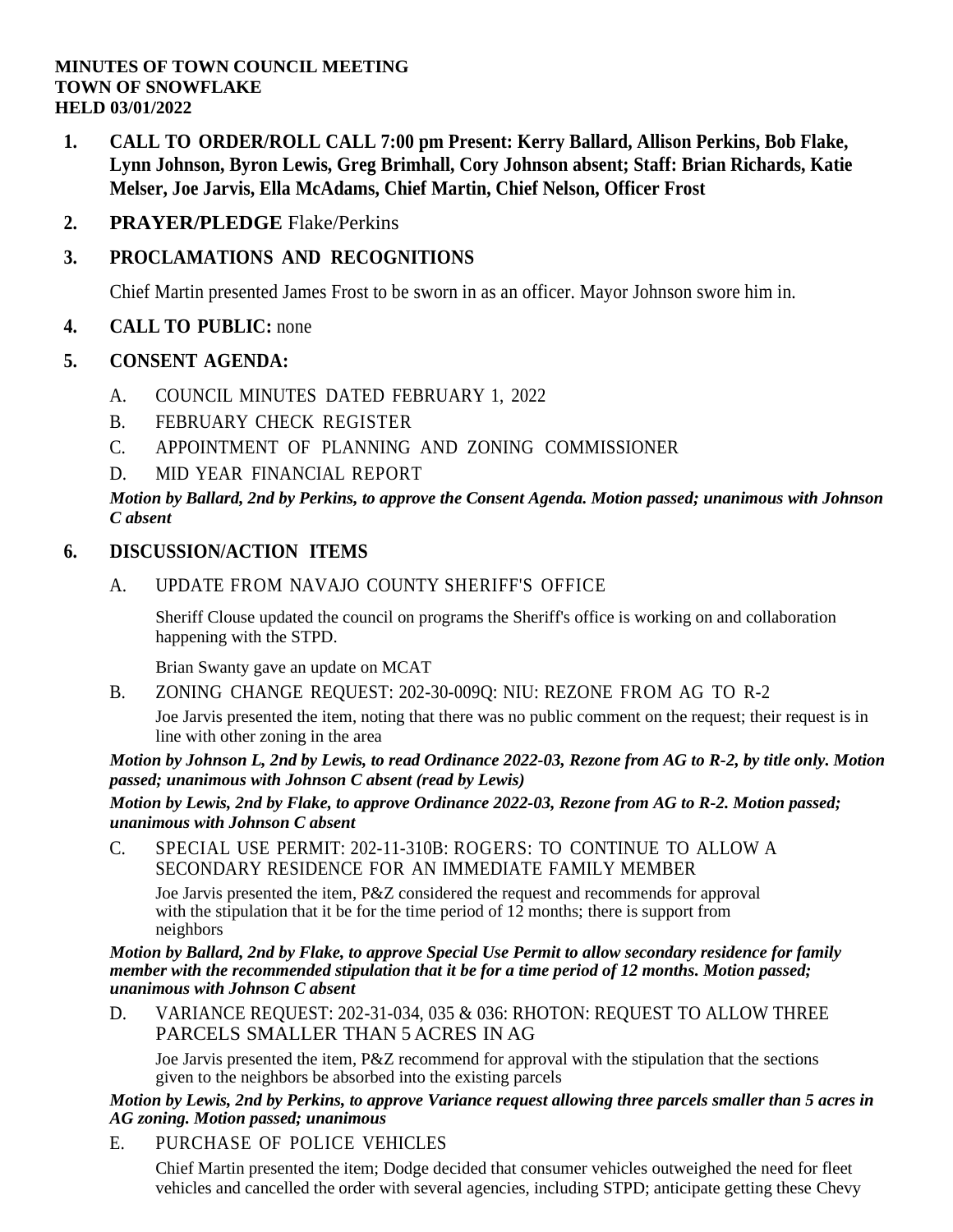vehicles from Holiday Autogroup sometime between October and December.

#### *Motion by Johnson L, 2nd by Flake, approve purchase of police vehicles as presented. Motion passed; unanimous with Johnson C absent*

F. IGA WITH CITY OF SHOW LOW AND [SNOWFLAKE-TAYLOR](file:///C:/Windows/TEMP/CoverSheet.aspx) LIBRARY

Ella McAdams presented the item; the IGA is straight forward, the exchange includes trading computers for staff hours, which is what the staff

#### *Motion by Flake, 2nd by Perkins, to approve IGA with City of Show Low. Motion passed; unanimous with Johnson C absent*

G. WATER LINE [EXTENSION](file:///C:/Windows/TEMP/CoverSheet.aspx) POLICY

Brian presented the item; the council has had access to the policy and Brian mentioned some key points and also that there is some flexibility in it for unique situations

Johnson L - as we grow these policies are certainly needed

Brimhall- want to be sure those that pay for the water line extension have the option to be able to be reimbursed for others tapping into the water line at a later date; Brian stated that there can be special conditions like that

#### *Motion by Brimhall, 2nd by Lewis, to approve the Water Line Extension Policy as presented. Motion passed; unanimous with Johnson C absent*

### H. DESIGN SERVICES FOR SEWER SYSTEM [IMPROVEMENTS](file:///C:/Windows/TEMP/CoverSheet.aspx)

Brian presented the item; we received RFQ;s from several firms for sewer system improvement design and they were evaluated by staff. It is recommended by staff to approve Ironside Engineering and Development, partly because they are more local to Snowflake than Woodson

#### *Motion by Johnson L, 2nd by Lewis, to approve design services for sewer system improvements as presented. Motion passed; unanimous with Johnson C absent*

I. WIFA GRANT [AGREEMENT](file:///C:/Windows/TEMP/CoverSheet.aspx)

The AZ state legislature has passed senate bill 1823 which provides funding for communities to hire legal counsel to defend their water rights. The Town of Snowflake has been awarded \$294,300 in grant funds through the Water Infrastructure Finance Authority (WIFA).

### *Motion by Ballard, 2nd by Perkins, to approve WIFA grant agreement. Motion passed; unanimous with Johnson C absent*

J. PROPOSED CHANGE TO [PERSONNEL](file:///C:/Windows/TEMP/CoverSheet.aspx) POLICY MANUAL

Brian presented the item; we felt like we needed to make a change to be able to better incentivize employees to work for funerals on the weekend.

#### *Motion by Perkins, 2nd by Flake, to approve proposed change to Personnel Policy Manual as presented. Motion passed; unanimous with Johnson C absent*

## **7. EXECUTIVE SESSION PURSUANT TO ARS 38-431.03A1**

### A. TOWN MANAGER [EMPLOYMENT](file:///C:/Windows/TEMP/CoverSheet.aspx) AGREEMENT

*Motion by Flake, 2nd by Johnson L, to move into executive session. Motion passed; unanimous with Johnson C absent*

*Motion by Lewis, 2nd by Flake, to return to regular session. Motion passed; unanimous with Johnson C absent*

### **8. POST EXECUTIVE SESSION**

A. TOWN MANAGER [EMPLOYMENT](file:///C:/Windows/TEMP/CoverSheet.aspx) AGREEMENT

Perkins- think Brian has done a great job and would like him to continue to work for the town with the stipulations of the new contract.

Brimhall- agree

Johnson- Brian wears two hats, he does a good job with so much

*Motion by Perkins, 2nd by Flake, to approve the Town Manager Employment Agreement. Motion passed; unanimous with Johnson C absent*